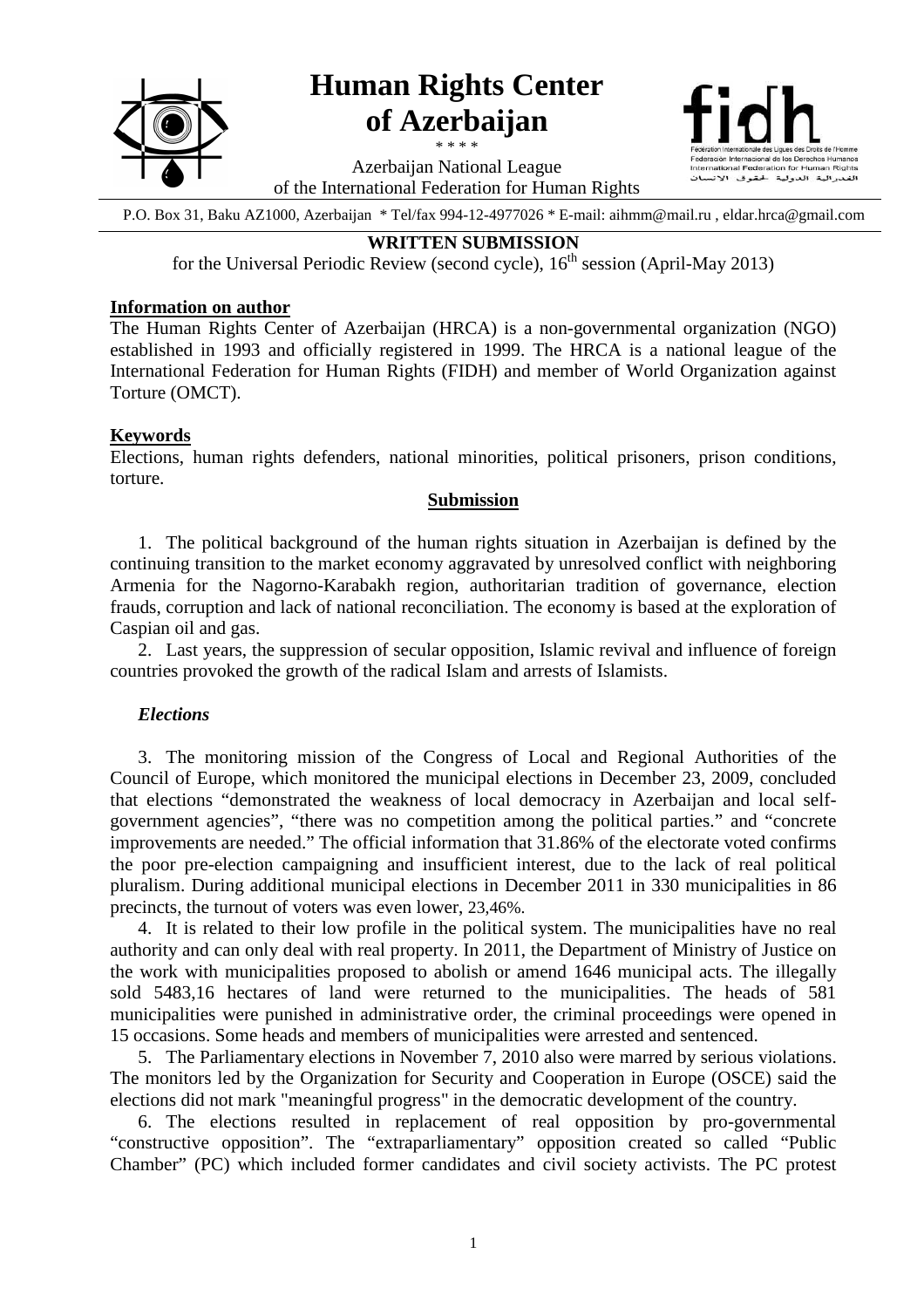actions coincided with the "Cairo Spring" and provoked the repressive reaction of authorities, including arrests of youth activists, bloggers and some oppositionist ex-candidates (Bakhtiyar Hajiyev, Vidadi Isganderov, Arif Hajili).

7. In 2009-2012, the European Court of Human Rights (ECtHR) passed several judgments and decisions against Azerbaijan related to the previous Parliamentary elections of 2005, and found out various violations of rights of rejected candidates: Namat Aliyev (no. 18705/06, 08 April 2010), Salimov and Others (no. 26287/06, 02 September 2010, dec.), Flora Kerimova (no. 20799/06, 30 September 2010), Gambar and Others (nos. 4741/06, 19552/06, 22457/06, 22654/06, 24506/06, 36105/06 and 40318/06, 09 December 2010, dec.), Nadir Orujov (no. 4508/06, 26 July 2011), Arif Hajili (no. 6984/06, 10 January 2012), Kerimli and Alibeyli (nos. 18475/06 and 22444/06, 10 January 2012), Sardar Mammadov (no. 2) (no. 4641/06, 10 January 2012), Khanhuseyn Aliyev (no. 19554/06, 21 February 2012). The applicants received some pecuniary compensation (up to  $\epsilon$ 8,000), but the election officials and judges who ignored the evidences of election frauds never were punished.

#### *Political prisoners*

8. As many other countries in transition to the democracy, Azerbaijan has a problem of political persecutions and as result a number of imprisoned opponents of the Government. For example, in spring 2011, seventeen PC activists were arrested for preparation or participation of the actions. Two of them, Shahin Hasanli and Vidadi Isganderov still are in detention.

9. According to the obligations of Azerbaijan before the Council of Europe (CoE) provided in the Opinion  $222$  (2000), the Government has "to release or to grant a new trial to those prisoners who are regarded as "political prisoners" by human rights protection organisations." In 2001, the CoE established and in 2012 reaffirmed the objective criteria of definition of political prisoner (PACE Resolution 1900, 03 October 2012).

10. In 2005-2008, the dialogue between the Government and human rights defenders in the framework of the Task Force on Political Prisoners facilitated release of about 130 prisoners from this category. Unfortunately, the work of the Task Force was suspended.

11. The dialogue of Azerbaijan with the CoE on the problem of political prisoners also stagnates. Since 2009, the Azerbaijani authorities do not permit the PACE Special Rapporteur on political prisoners in Azerbaijan Mr. C.Straesser to visit country to examine about 70 cases of alleged political prisoners from his list.

#### *Prison conditions*

12. Despite of continuing penitentiary reform, the conditions in majority of Azerbaijani posttrial prisons are far from the regional (European) standards.

13. The location of majority of prisons in Baku city and around created the obstacle for keeping the contacts of prisoners with their families. As result, the prisoners from the distant regions are detained in de facto stricter regime than provided by judgment.

14. The prisoners are not provided by the work places which prevents them from payment compensation of pecuniary harm. Professional education of prisoners often related to the unpopular professions.

15. During the proceedings concerning early release, change of regime of detention or removal the forcible treatment from drugs addiction from the judgments, the executive power (prosecutor office) illegally intervenes to the work of judiciary by providing the prosecutor's opinion which absent in domestic law. That created the situation when the person who has been considered as recovered from drug addiction by doctors is instructed to get additional medical treatment because of opinion of non-professional (prosecutor).

16. The persons who had been sentenced in 1990s under the old penal legislation by Supreme Court without a right for appeal, still are deprived an opportunity to challenge their sentences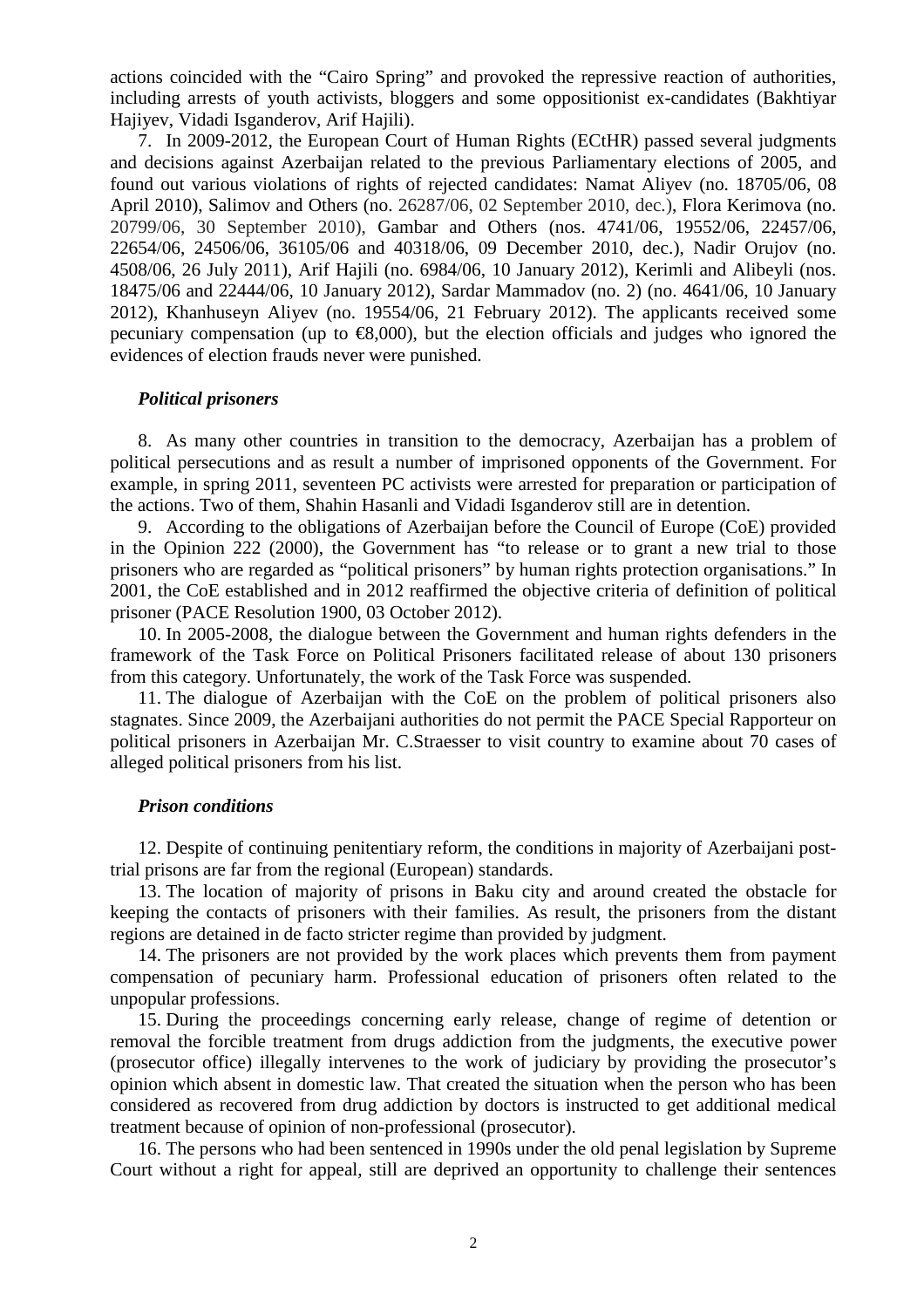(see e.g. ECHR case *Pashayev v. Azerbaijan*, no. 36084/06, 28 February 2012). That is especially sensitive in the cases of former death row prisoners, whose life sentences are a result of mechanic commutation of death sentences.

17. The pre-trial prisons (investigatory isolators) are not covered by the public control, because the Public Committee under Minister of Justice has mandate for visits only post-trial prisons. One of remand prisons still is subordinated to the Ministry of National Security despite of recommendations of CAT in 2003 and 2009 to transfer it to the Ministry of Justice or to close.

#### *The problem of torture*

18. The definition of torture in domestic law does not comply with Article 1 of the CAT. The wording of the respective Article 133 of Criminal Code prevents the perpetrators from the liability. Since September 1, 2000 when the torture was criminalized, no single torturer was sentenced under this Article.

19. The absence of independent forensic examination prevents from the timely and fair registration of facts of physical abuse. The National Preventive Mechanism (NPM) which has no investigative capacity also is forced to use the state examination which never confirms the received allegations.

20. Simultaneously, a failure of proper investigation of alleged torture was founded in the case *Khilal Avadanov v. Azerbaijan* (communication No. 1633/2007, 2 November 2010) examined by the UN Human Rights Committee, and ECtHR cases *Rizvanov v. Azerbaijan* (no.31805/06,17 April 2012) and *Najafli v. Azerbaijan* (no.2594/07, 2 October 2012).

21. The UN TB decisions related to torture issues, i.e. *Avadanov* and CAT case *Elif Pelit v. Azerbaijan* (communication No. 281/2005, 29 May 2007) still are not implemented because of lack of procedures in the domestic law.

#### *Situation of human rights defenders*

22. In violation of provisions of the UN Declaration on the Right and Responsibility of Individuals, Groups and Organs of Society to Promote and Protect Universally Recognized Human Rights and Fundamental Freedoms, the NGO activists and individuals are persecuted in Azerbaijan for opposing violations of human rights by authorities, especially in rural areas.

23. The amendments in 2009 to the NGO Law endanger the NGO activities. On 3 October 2011, the Conference of INGOs of the Council of Europe concluded that amendments "reverse in a number of significant respects previous efforts to develop a legal framework for the establishment and operation of NGOs that meets the requirements of international standards. This is especially so as regards the restrictions on 'political' and 'governmental' activities, the choice of names, the ability to be founders and office-holders, the capital requirements for foundations and the basis on which foreign NGOs will be allowed to operate. Apart from the retrograde nature of various substantive provisions, the 2009 amendments suffer from a lack of clarity in their formulation which is inconsistent with the requirement of international standards that the regulatory framework governing the establishment and operation of NGOs should be sufficiently precise and foreseeable… Viewed as a whole, the 2009 amendments not only render the NGO Law less compliant with international standards but they also do so without providing any evidence of problems that need to be addressed."

24. In March 2012, the activities of foreign NGOs in Azerbaijan were limited by resolution of the Cabinet of Ministers. Foreign NGOs wishing to work in Azerbaijan must "respect the national and moral values," and should not be involved in "political and religious propaganda," but there is no definition of these concepts. As result, the activities of the US National Democratic Institute (NDI) and the Norwegian Human Rights House were immediately suspended (NDI restored its work in 2012).

25. Despite of prominent number of registered NGOs (over 2700), their state registration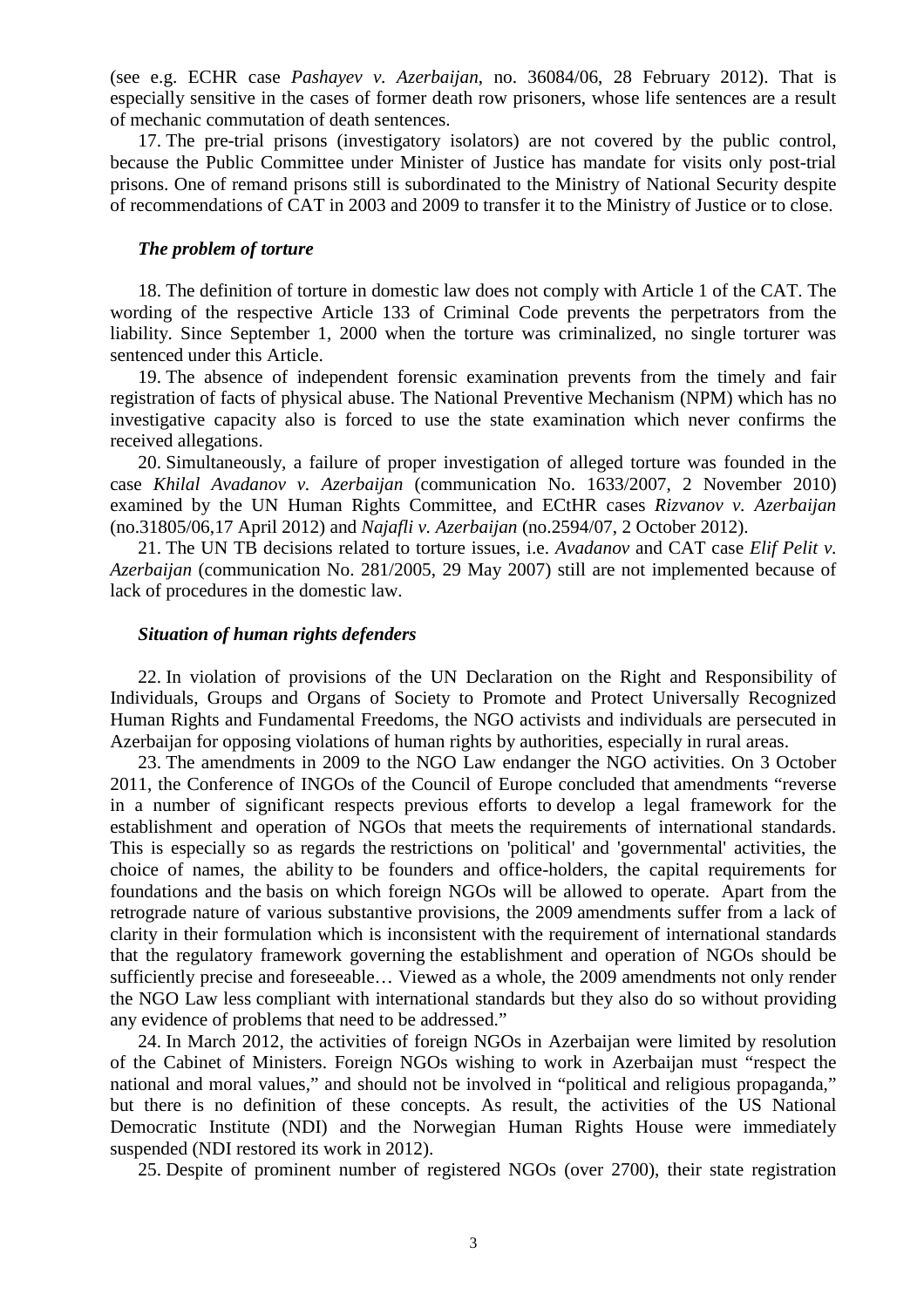sometimes faces the artificial obstacles. Some of NGOs failed to get registered several years. The courts traditionally support the Ministry of Justice. That provokes a number of successful applications to the ECtHR (nos. 44363/02, 138/03, 6285/03, 37083/03, 4307/04, 4439/04, 14712/05, 26241/05, 28736/05). The problem was raised during annual meeting of the progovernmental NGO Forum on March 3, 2012, and during the meeting of the human rights defenders with a Head of the Social and Political Department of Presidential administration Ali Hasanov in July 2, 2012.

26. Some human rights defenders are arrested under various trumped up charges. So, Mr. *Vidadi Isgandarov* from Goychay region was arrested on April 02, 2011, two hours before the opposition rally in Baku, and initially sentenced to 15 days of administrative detention. The representatives of the Ombudsman's office who visited him in prison discovered the traces of physical abuse and called to the Prosecutor General and Interior Minister to check these facts "completely and fully", and to take actions in the frames of law. Instead of that, he was charged under the Articles 159.3 (forcing people to vote against their will), 160.1 (interference into the work of election commission), and 132 (beating) of Criminal Code. The charges were related to the Parliamentary elections in November 2010, when he had been a candidate, discovered and published the forged voting documents. Iskenderov believes that the real reason of his arrest 5 months after the events is the picket in front of the presidential administration organized by him and his participation in investigation of police abuses. On August 27, 2011, he was sentenced to three years in prison.

27. On November 12, 2011, the founder of the company "Law and Order 2010" *Taleh Khasmammadov* was arrested in Kurdamir. He is actively defended the rights of local residents, violated by the police. The day before his arrest, two people came up to him under the guise of policemen, and asked to give the materials on the illegal actions of police. After the materials were given, a human rights activist was arrested and charged with disorderly conduct and resisting police under Articles 221 and 315 of Criminal Code. Consequently, police confiscated his computer and archives. During first period of detention, he has not been provided with a lawyer. On April 20, he has been sentenced to 4 years in jail.

28. The coordinator of "Kur" Civil Society Headquarter, Chairperson of the Public Association for Democratic Reform, and Chief Editor of Transparency and Kura-Araz, Mr *Oqtay Gulaliyev* has been arrested on April 08, 2012 as he was conducting a meeting with residents of Minbashi in the Sabirabad region as part of a monitoring mission. Initially, he was charged with "minor hooliganism" and placed under 12 days of administrative arrest. On 19 April 2012, he was charged under Article 220.2 of the Criminal Code of Azerbaijan for "active resistance to orders from authorities" and "incitement to mass riots and violence towards citizens". He subsequently declared that he was beaten by police while in administrative detention. They hit his head, stomach and lower parts of the body, insulted and threatened him, and refused him medical attention. The prison doctor consequently found serious problems with his intestines and recommended surgery, but the investigator opposed a demand to invite an independent doctor. On June 13, the measure of restraint was changed. He was released, but is under criminal charges.

29. Another member of "Kur", Mr. *Ilham Amiraslanov* was arrested on June 8, 2012, four days after the meeting with the Minister of Emergency Situations, Kamaleddin Heydarov, about the resolution of problems of flood victims in 2010 who had blocked the road to Baku and managed various non-violent protest actions. He was charged with Article 228.1 of the Criminal Code (possession of firearms and ammunition), and there were serious allegations on the torture which never had been properly investigated. On September 12, he was sentenced for 2-years imprisonment.

30. On June 21, 2012, the police arrested Mr. *Hilal Mammadov*, a defender of rights of Talysh minority and editor-in-chief of the Tolishi-Sado (Voice of Talysh) newspaper, in relation to a criminal case opened against him under Article 234.4.3 of the Criminal Code ("illegal manufacture, purchase, storage, transfer, transport or sale of drugs in a large quantity"). On July